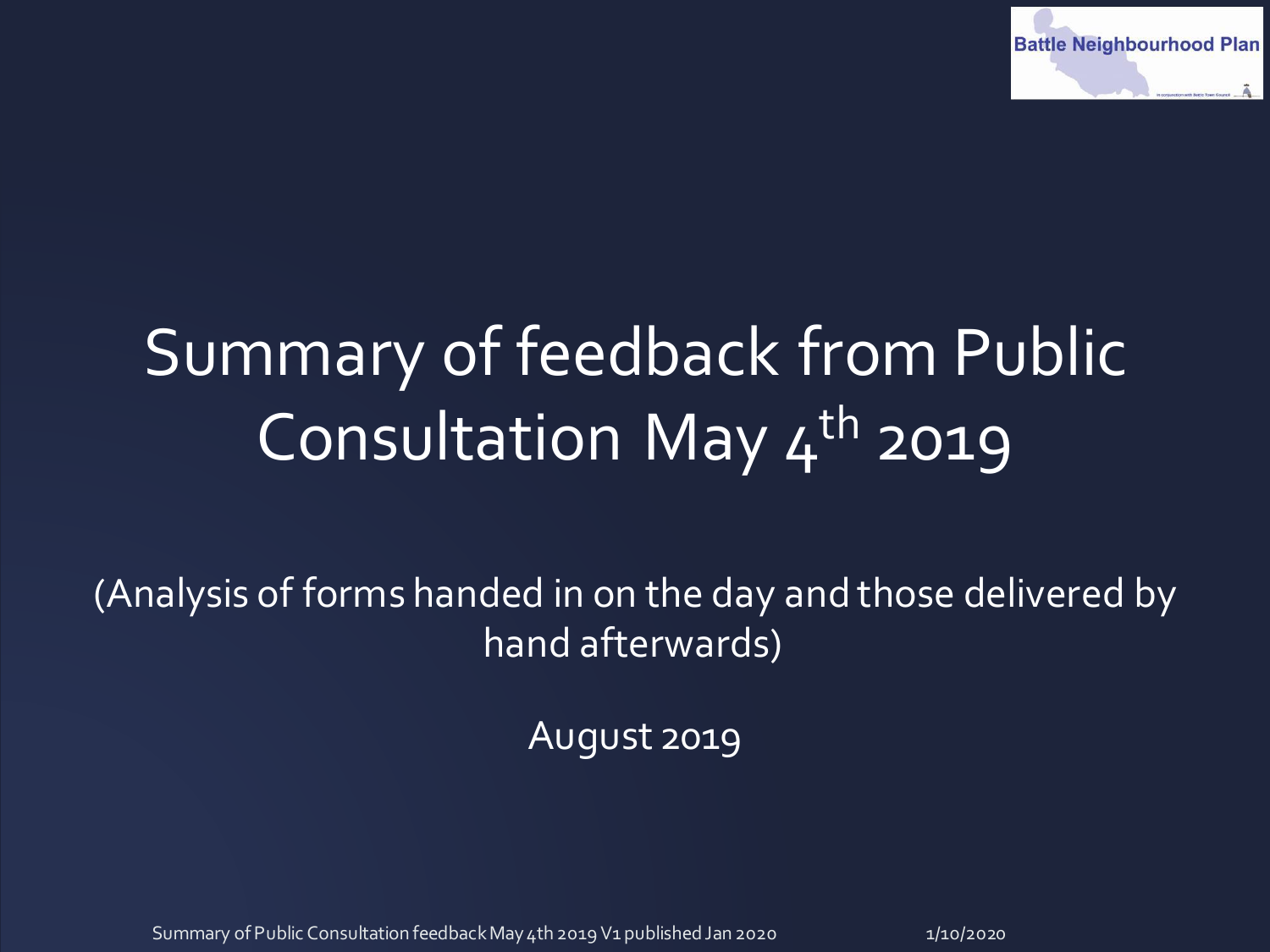

### Executive Summary

- <sup>2</sup> 37 forms (25%) were completed on the day. With postal forms the total completed surveys was 69 .
- Although a low number of forms completed by Netherfield residents (3 forms), this number was boosted by "postal" submissions to 19.
- Despite the information provided residents do still not understand the purpose of a Neighbourhood plan (as evidenced in feedback below).
- The majority of respondents (51%) would not support the plan in its current form. The main reasons for this are:
	- Not addressing traffic and parking concerns.
	- Not addressing infrastructure requirements with growth (schools and health services predominantly).
	- Lack of protection for the environment / wildlife.
- Netherfield sites were was the most commented site locations. Blackfriars was 2<sup>nd</sup>.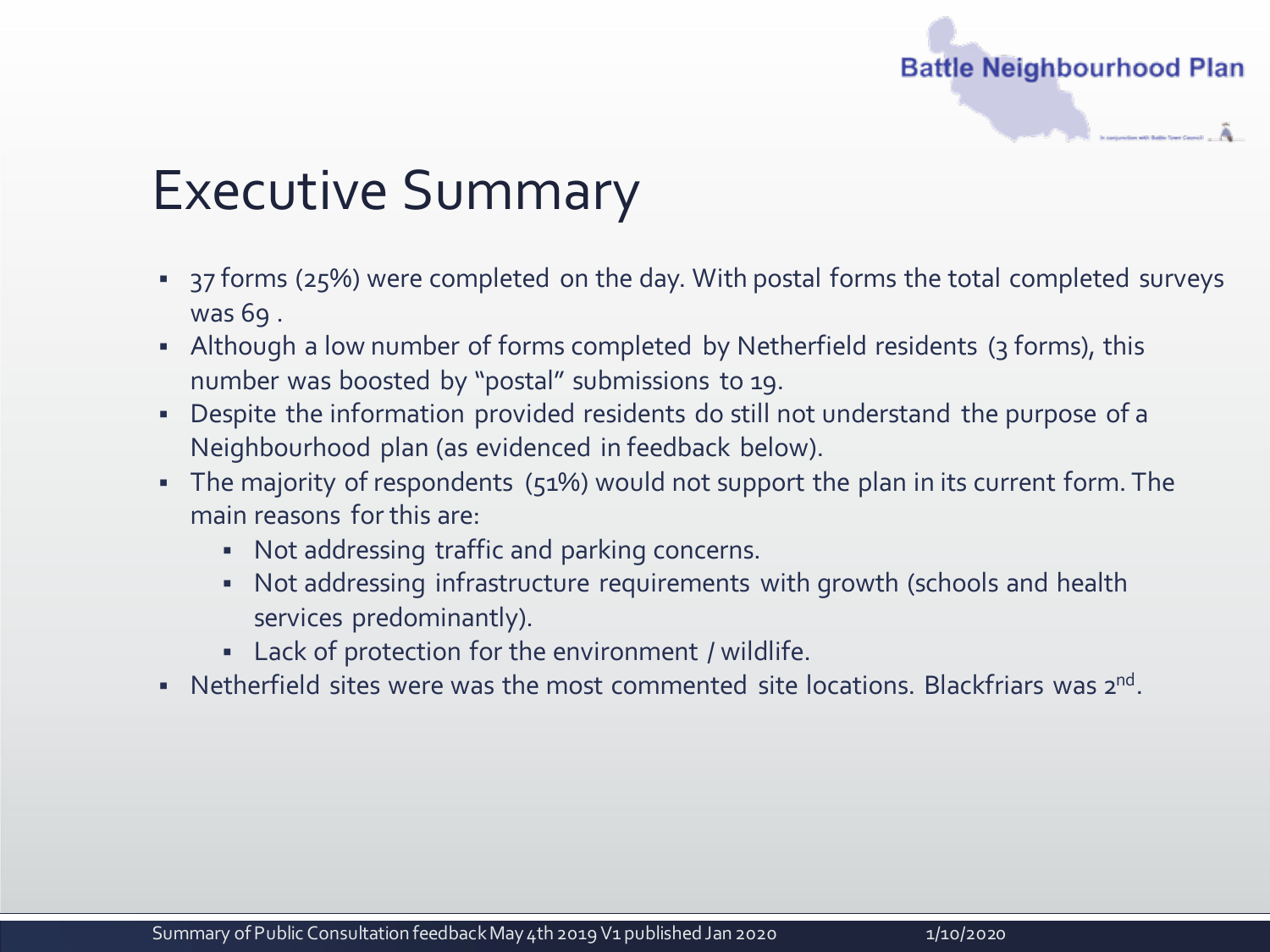

#### Introduction

On Saturday May  $4<sup>th</sup>$  a public consultation was held in the Battle Memorial Hall displaying the current workings of the Neighbourhood Steering group.

- 151 attended the consultation( estimated) on the day. After the consultation, all the documents used where made available on the website. Feedback forms where also available to download and complete.
- $\overline{1}$  37 feedback forms received on the day 25% response rate of those attending (some where taken away to be completed later).
- A further 32 forms have been submitted following the event, making a total of 69 completed forms.
- This paper is an analysis ofthe submitted forms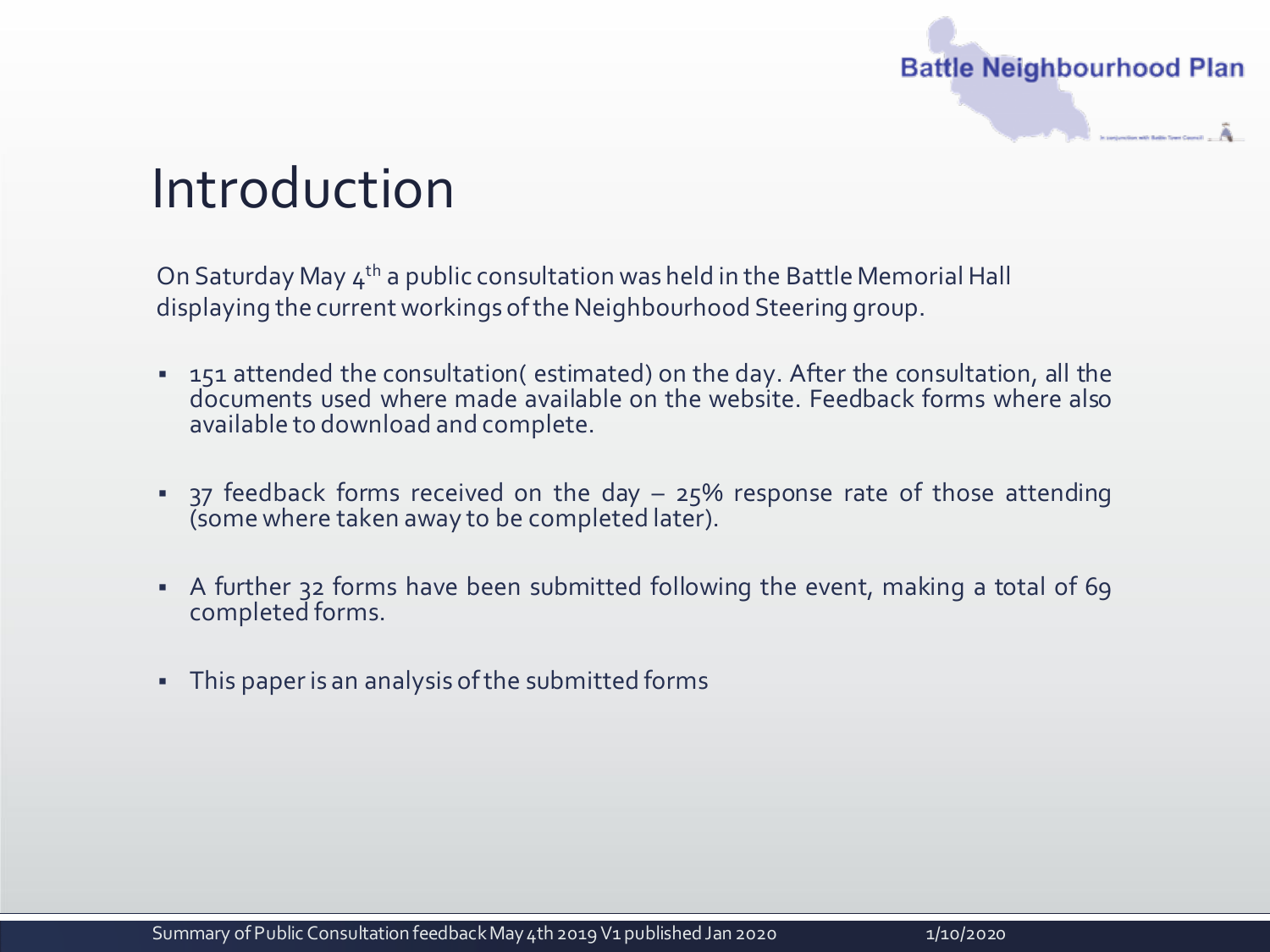$\tilde{\mathbf{A}}$  . Therefore the first state  $\tilde{\mathbf{A}}$ 

#### Overall results

| Location      | <b>Number</b> | ℅   |
|---------------|---------------|-----|
| Battle        | 48            | 70% |
| Netherfield   | 19            | 28% |
| Other/Unknown |               |     |
| Total         |               |     |

| <b>Attended Before</b> | <b>Number</b> | ℅   |
|------------------------|---------------|-----|
| <b>Yes</b>             | 32            | 46% |
| No                     | ־ג            | 54% |
| Total                  |               |     |

|               |               | All |               | <b>Battle only</b> |               | <b>Netherfield only</b> |
|---------------|---------------|-----|---------------|--------------------|---------------|-------------------------|
| <b>Voting</b> | <b>Number</b> | %   | <b>Number</b> | %                  | <b>Number</b> | %                       |
| <b>Yes</b>    | 29            | 42% | 21            | 42%                |               | 42%                     |
| No            | 35            | 51% | 24            | 48%                | 11            | 58%                     |
| Undecided     |               | 7%1 |               | 10%                |               | 0%                      |
| Total         | 69            |     | 50            |                    | 19            |                         |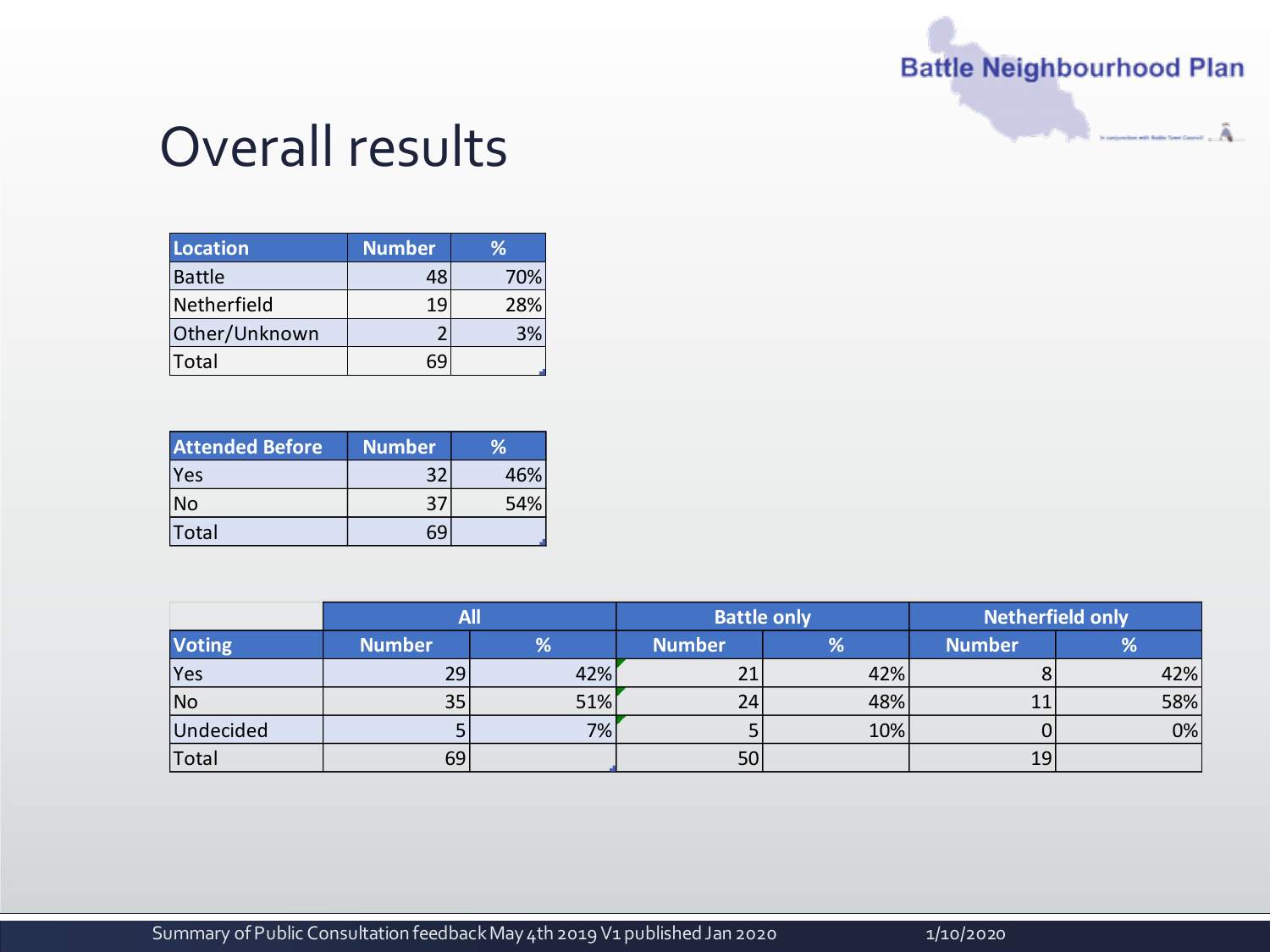#### Overall results

#### ■ Key Reasons for not supporting the plan



▪ Overall respondents did not feel the plan sufficiently answered the question of traffic/parking, overall infrastructure (health and schools) or protection of the environment (including flooding concerns, wildlife and emissions).

Summary of Public Consultation feedback May 4th 2019 V1 published Jan 2020 1/10/2020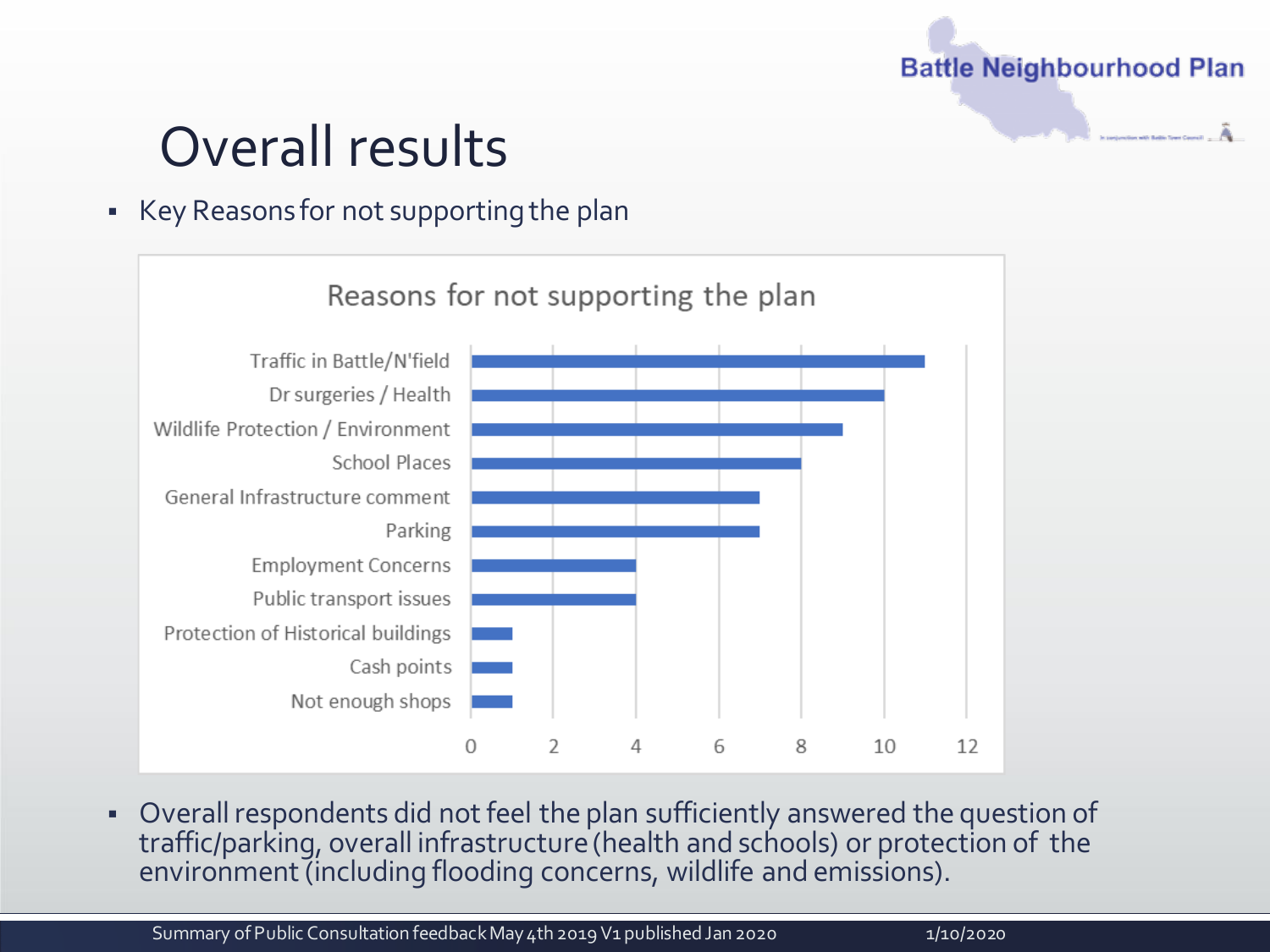

### Feedback on the sites

- 51% (35) commented on specific sites (some multiple sites on the same form).
- 56 comments overall.

| <b>Site</b>                        | <b>Total</b><br><b>Comments</b> | % of those who<br>commented | % of total<br>responses |
|------------------------------------|---------------------------------|-----------------------------|-------------------------|
| NE11 - Darvel Down p/ground        | 12                              | 34%                         | 17%                     |
| BA11 - Blackfriars                 | 10                              | 29%                         | 14%                     |
| BA31a- Glengorse                   | 10                              | 29%                         | 14%                     |
| NE06 - White Hse Poultry           | 10                              | 29%                         | 14%                     |
| NE05a - Swallow Barn               | 4                               | 11%                         | 6%                      |
| BA23 - Land r/o 26 Hastings Rd     | 3                               | 9%                          | 4%                      |
| BANS116                            | 3                               | 9%                          | 4%                      |
| BA NS 105 - Land adj to 73 N Tr Rd | 1                               | 3%                          | 1%                      |
| <b>BA36 - Land at Calbec House</b> | $\mathbf{1}$                    | 3%                          | 1%                      |
| BANE118                            | $\mathbf{1}$                    | 3%                          | 1%                      |
| "All"                              | 1                               | 3%                          | 1%                      |
| Total                              | 56                              |                             |                         |

Summary of Public Consultation feedback May 4th 2019 V1 published Jan 2020 11 110/2020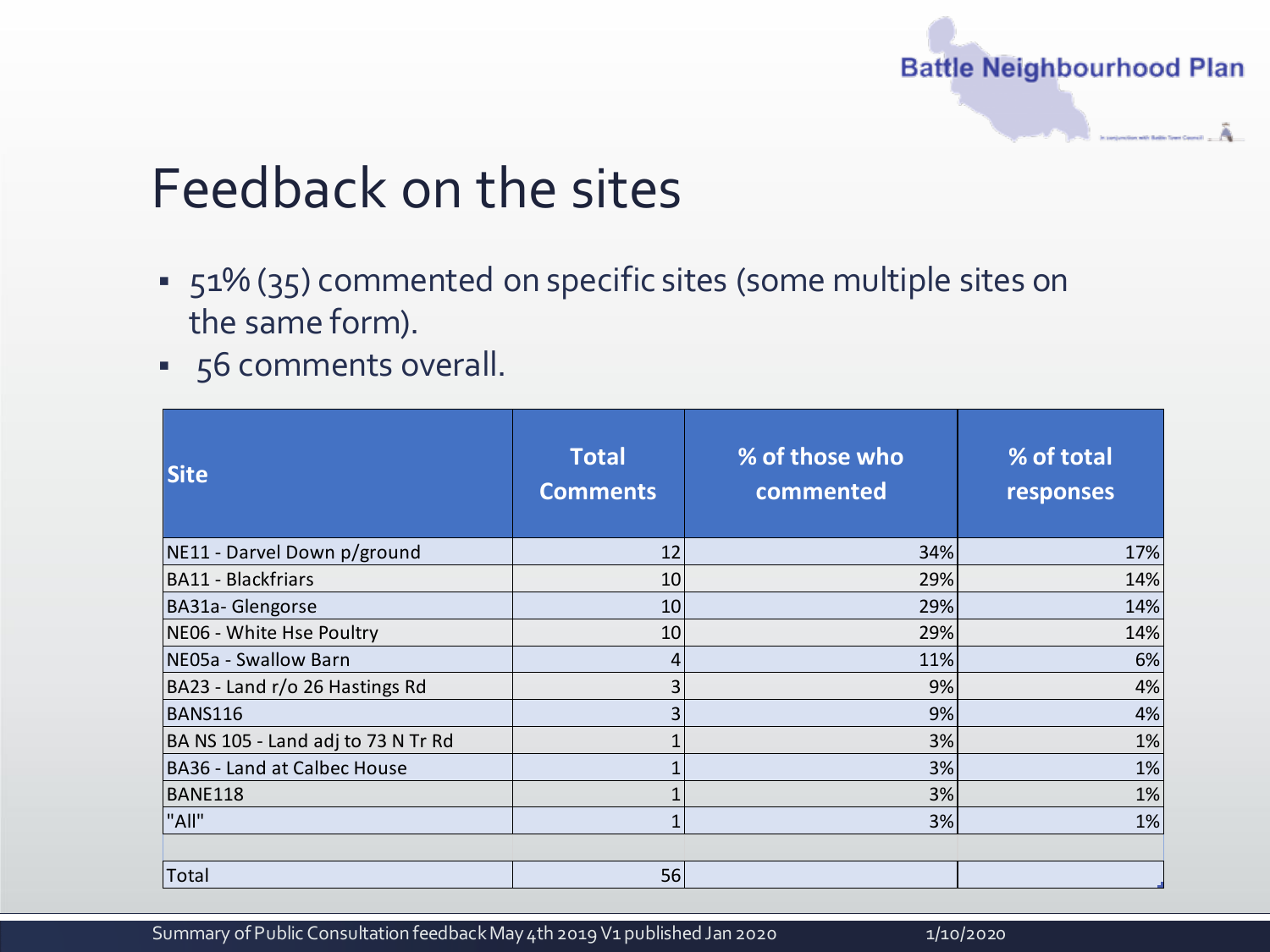

# Blackfriars feedback

- **The following slides show categorised feedback on specific** sites. A number of respondents gave feedback on a number of sites, but were not specific which site they where referring to. The data used is from the first site listed on their comment form.
- 10 (29%) respondents gave feedback on Blackfriars. The main comments were:

| <b>Blackfriars comments</b> | Total Comments   % of those who commented |
|-----------------------------|-------------------------------------------|
| Too many houses             | 88%                                       |
| Environmental impact        | 63%                                       |
| Traffic                     | 25%                                       |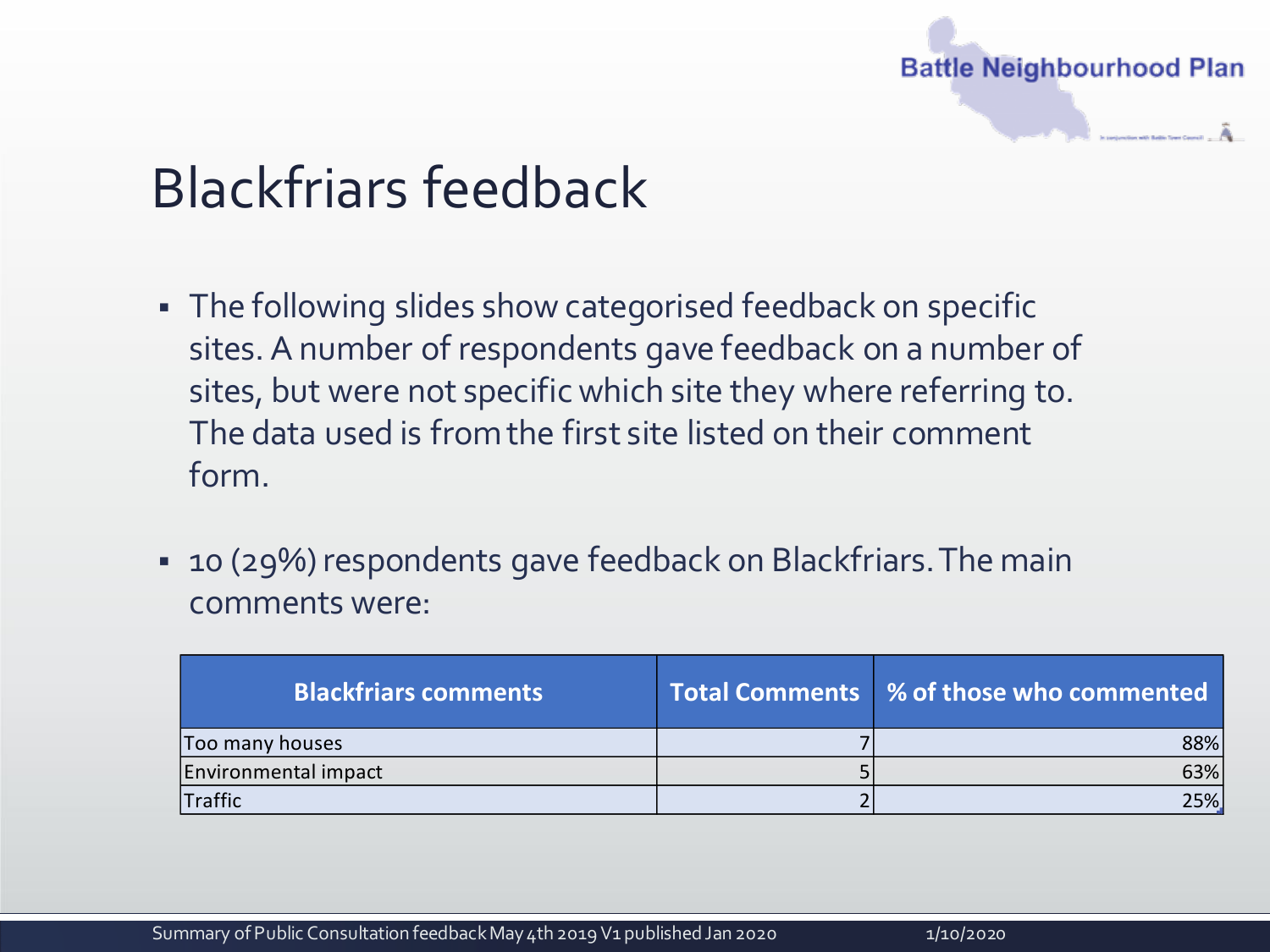

# Glengorse feedback

▪ 10 (29%) respondents gave feedback on Glengorse. The main comments were:

| <b>Glengorse comments</b> | Total Comments   % of those who commented |
|---------------------------|-------------------------------------------|
| Too many houses           | 100%                                      |
| Environmental impact      | 67%                                       |
| Not enough consultation   | 33%                                       |
| Traffic                   | 67%                                       |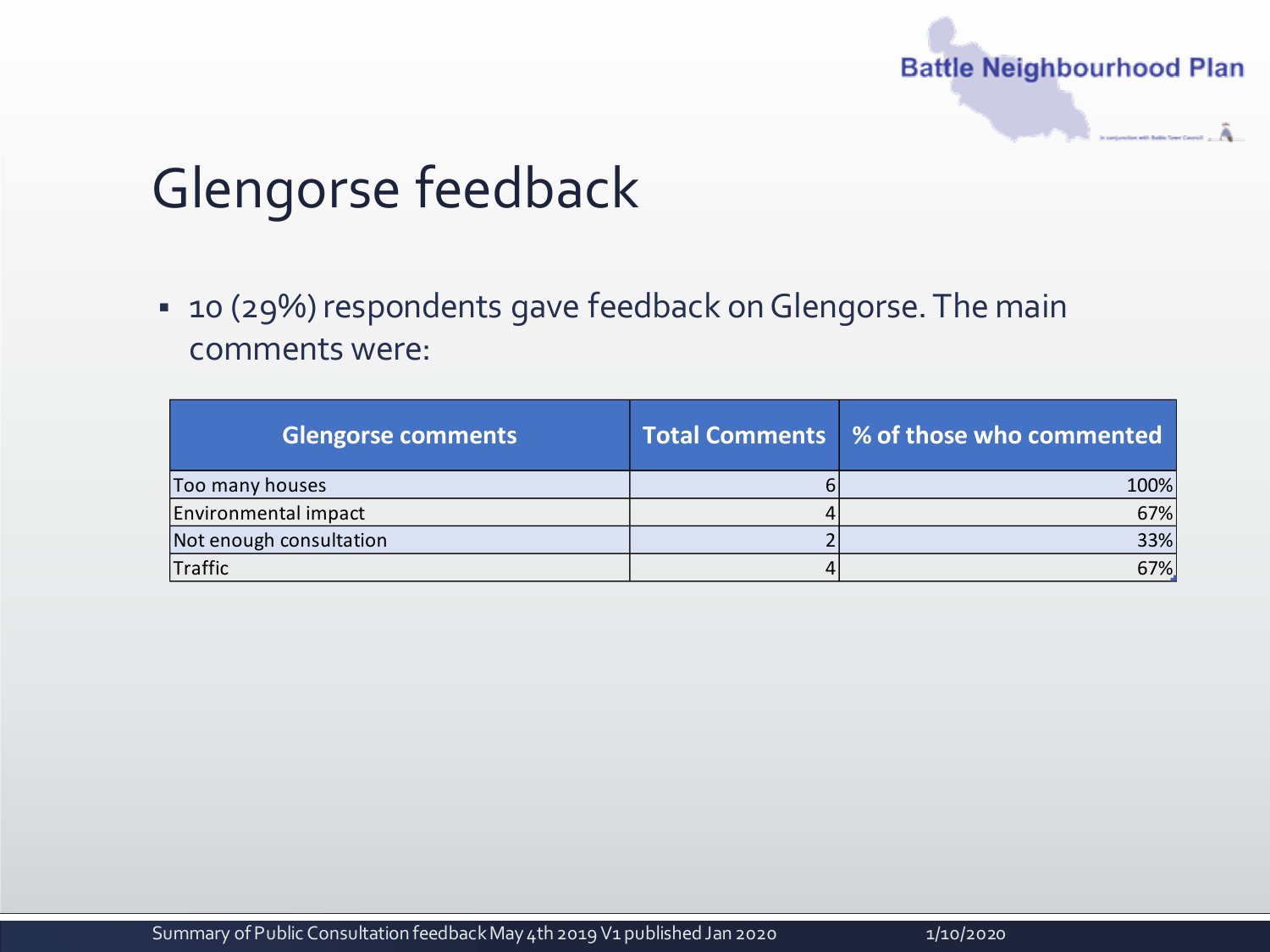### Darvel Down / Poultry Farm feedback

- **These are combined as most respondents commented on both** sites.
- 12 (34%) respondents gave feedback on Darvel Down / Poultry Farm. The main comments were:

| Darvel Down / Poultry Farm comments   Total Comments   % of those who commented |     |
|---------------------------------------------------------------------------------|-----|
| Too many houses                                                                 | 70% |
| Environmental impact                                                            | 90% |
| Not enough consultation                                                         | 30% |
| <b>Traffic</b>                                                                  | 70% |
| Schools need more local children                                                | 50% |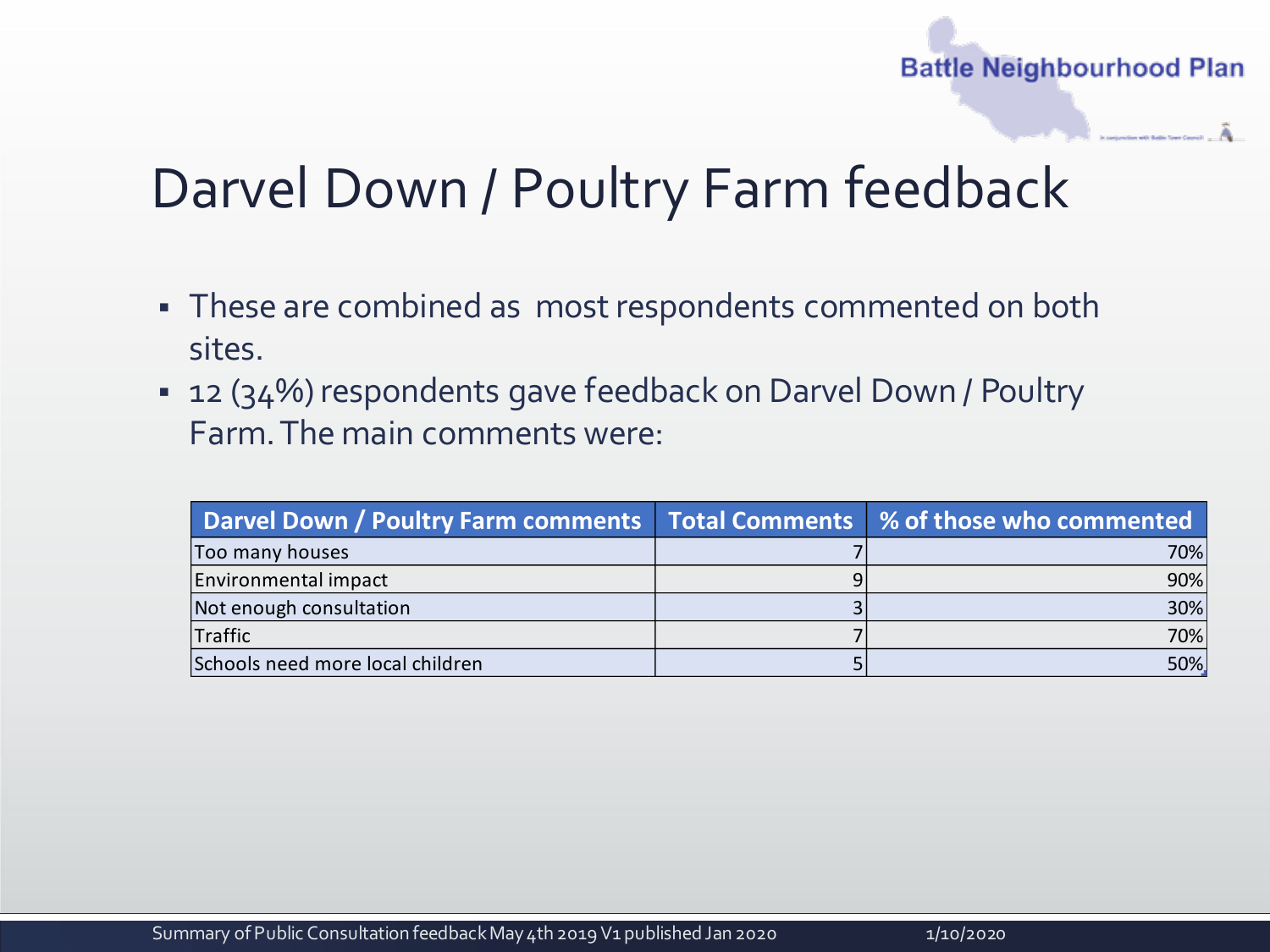

#### Other relevant comments

- Detail the different sizes of the properties, with a desired bias towards lower cost, affordable housing for young, local people. Propose the percentage of "affordable homes" within the plan. (Also state what is "affordable".)
- Public transport was often mentioned, including access to the railway station for disabled people, improvement in bus connections (Battle and Netherfield) and cycle ways.
- Environment was also often mentioned, particularly conservation of wildlife.
- A number of Netherfield respondents committed on a desire to see no development in the village.